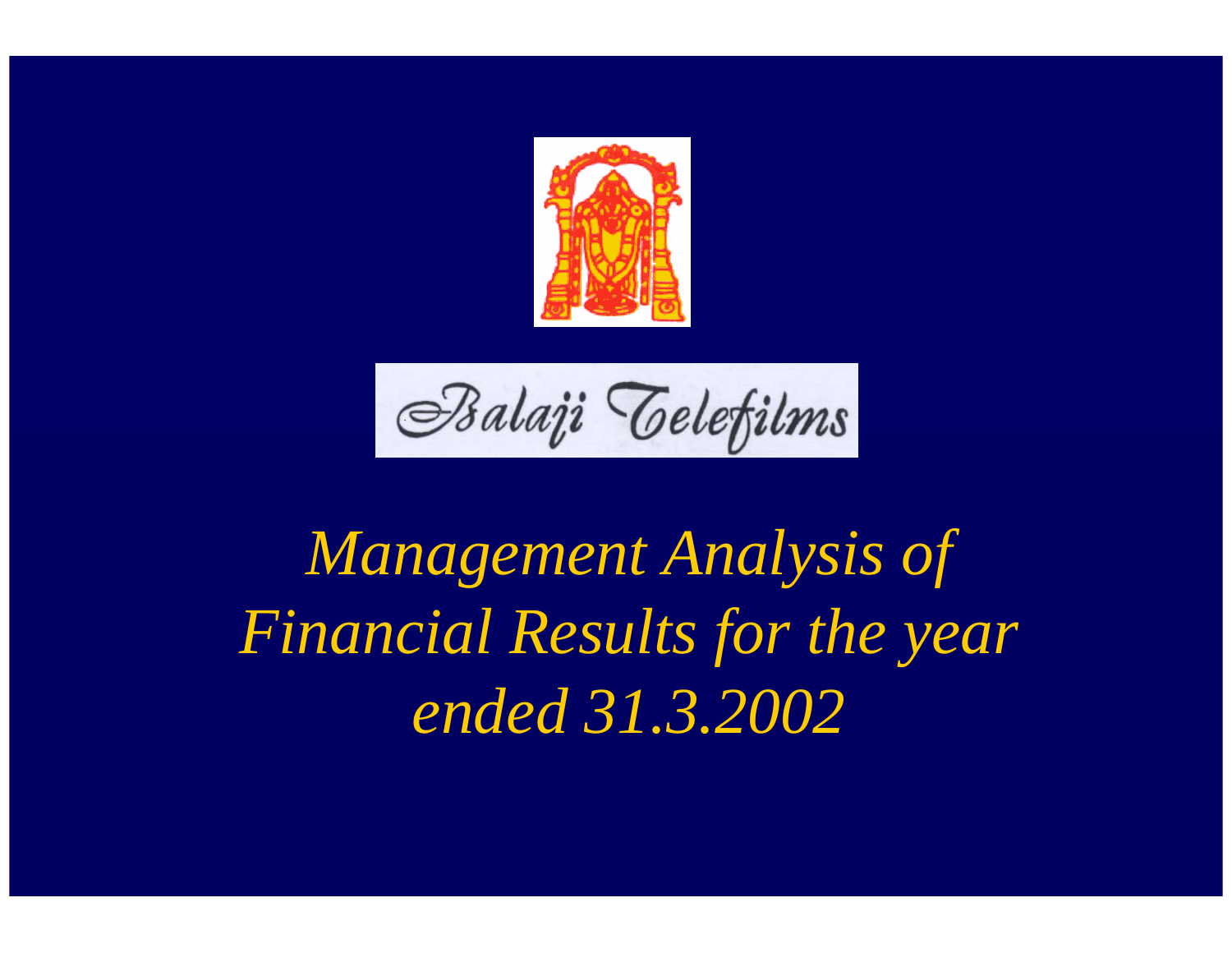#### Balaji *Celefilms*

#### **Result Highlights**

|                                    |       |                   | % Change   |               |               | % Change |
|------------------------------------|-------|-------------------|------------|---------------|---------------|----------|
| (Rs million)                       |       | Q4FY2002 Q3FY2002 | <b>QoQ</b> | <b>FY2002</b> | <b>FY2001</b> | YoY      |
| <b>Total Revenues</b>              | 328   | 302               | 8.7%       | 1,103         | 489           | 125.6%   |
| <b>Operating Profit</b>            | 155   | 137               | 12.9%      | 460           | 76            | 501.7%   |
| <b>Profit Before Tax</b>           | 173   | 136               | 27.3%      | 477           | 74            | 541.5%   |
| <b>Profit After Tax</b>            | 89    | 85                | 4.9%       | 290           | 44            | 566.0%   |
| <b>EPS (Annualised) (Rs)</b>       | 34.72 | 33.04             |            | 28.16         | 4.23          |          |
|                                    |       |                   |            |               |               |          |
| <b>Key Ratios</b>                  |       |                   |            |               |               |          |
| <b>Operating Profit Margin (%)</b> | 47.3% | 45.5%             |            | 41.7%         | 15.6%         |          |
| PAT Margin (%)                     | 27.2% | 28.2%             |            | 26.3%         | 8.9%          |          |

- **Revenues grew 125.6% YoY for FY02**
- **PBT grew 541.5% YoY for FY02**
- **PAT grew 566% YoY for FY02**
- **Significant improvement in OPM & PAT Margin**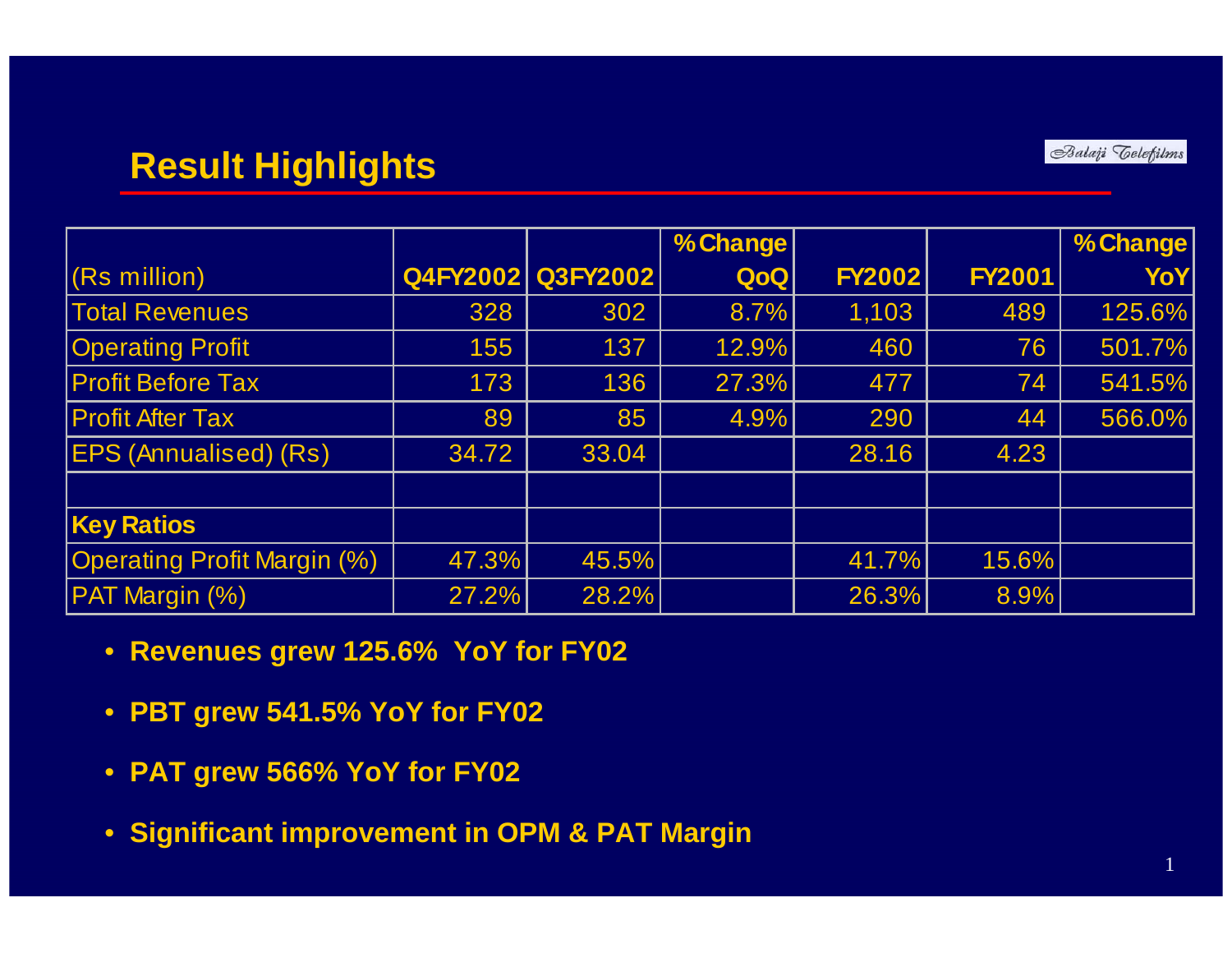- Realisation per hour doubled from 0.36 million in FY01 to 0.72 million per hour in FY02
- $\blacksquare$  The fresh programming hours increased from 1,237 in FY01 to 1,507 in FY02 representing growth of 22%
- **Share of Commissioned Revenues increased from 46%** in FY01 to 71% in FY02
- $\Box$  Currently, 39 Balaji shows featuring in Top 50 shows and 63 Balaji shows featuring in Top 100 shows, on satellite channels.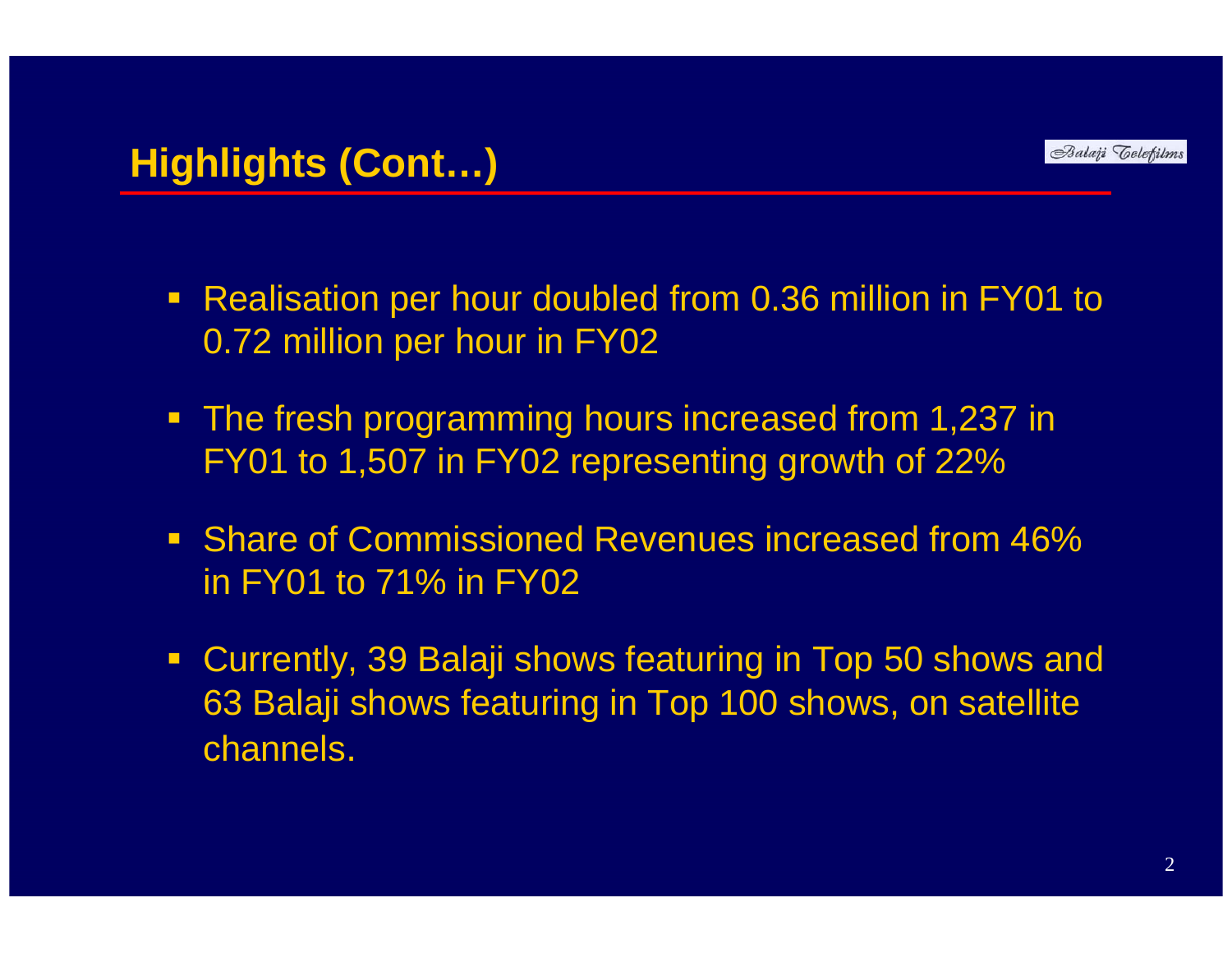

#### **Revenue Mix (in million)**

| Programming            | 2002 | 2001 |
|------------------------|------|------|
| <b>Commissioned</b>    | 783  | 227  |
| <b>Sponsored</b>       | 306  | 218  |
| <b>Repeat / Dubbed</b> | 6    | 19   |
| <b>Event</b>           | 8    | 25   |



**Attractive realisations per hour resulting in strong growth in revenues**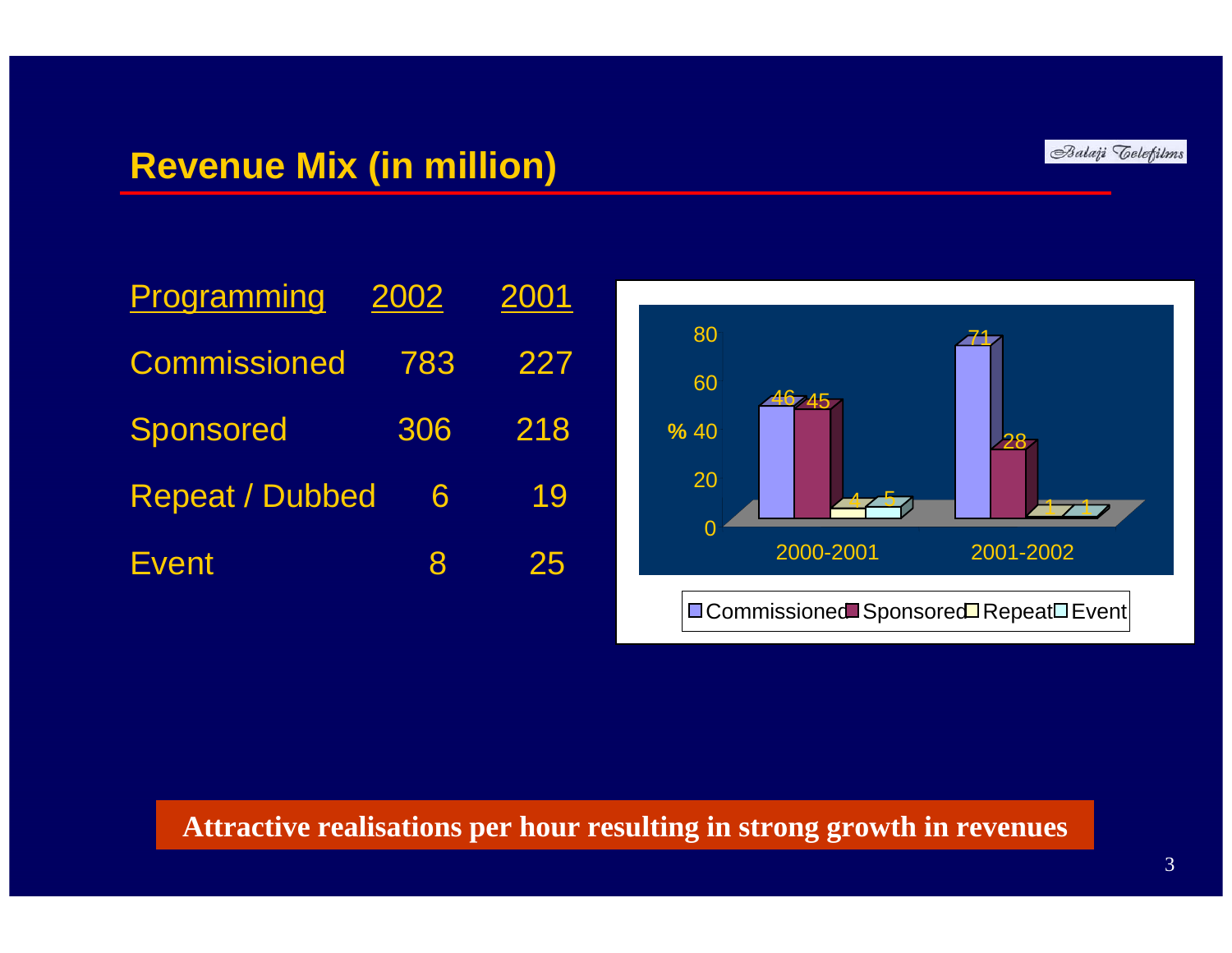

#### **Segment wise Results for FY02**

| <b>Programs</b>                              | <b>Revenues</b><br>(Rs.in<br>million) | <b>Profits</b><br>(Rs.in million)           |              |
|----------------------------------------------|---------------------------------------|---------------------------------------------|--------------|
| <b>Commissioned</b>                          | 796                                   | 443                                         |              |
| Sponsored                                    | 306                                   | 96                                          |              |
| <b>Revenues - Percentage</b><br>Comm.<br>72% | Spon.<br>28%                          | <b>Profits - Percentage</b><br>Comm.<br>82% | Spon.<br>18% |

**Judicious Mix of Commissioned & Sponsored Programs**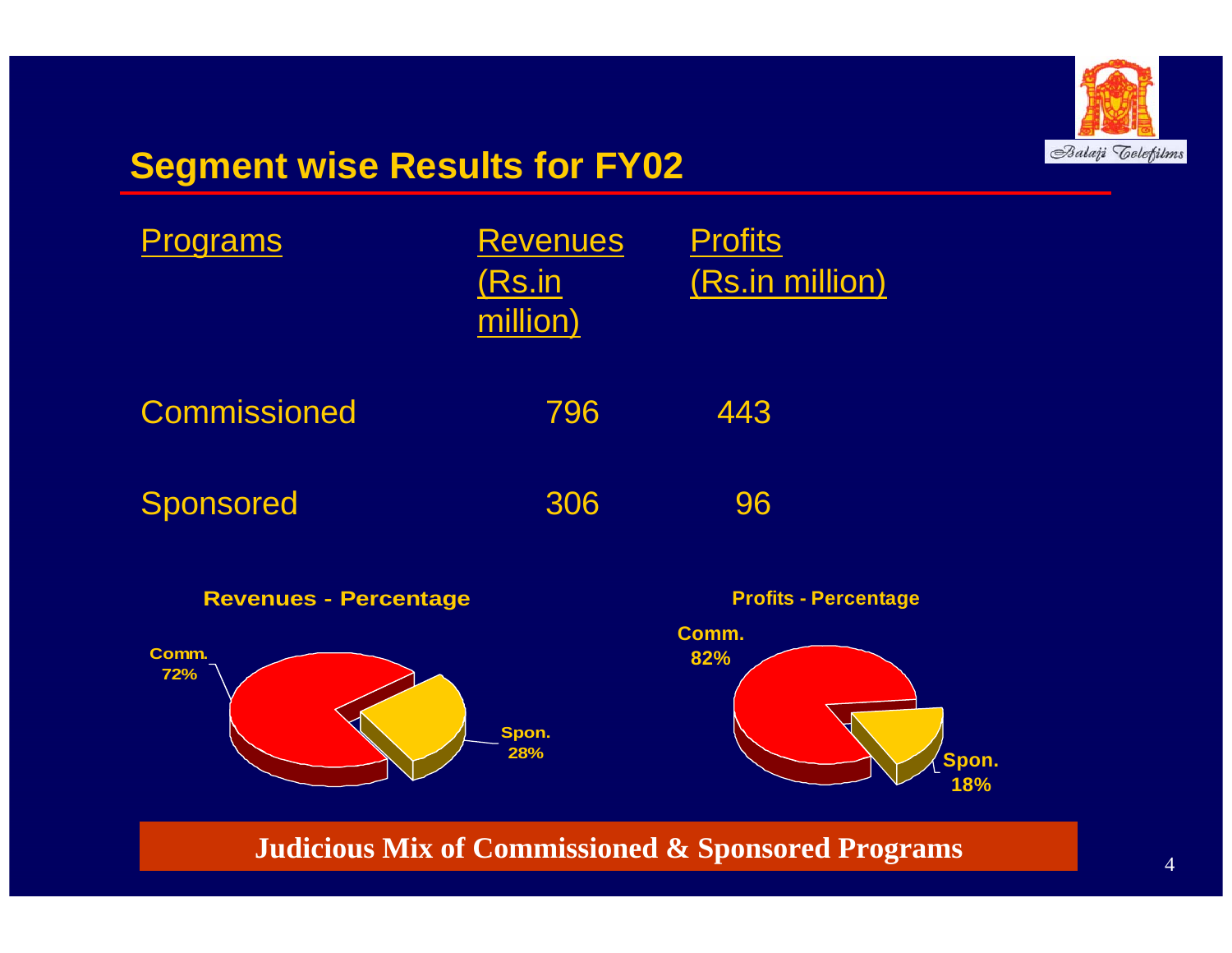#### **Channel wise Revenue for FY02**





#### Across Channels; Across Languages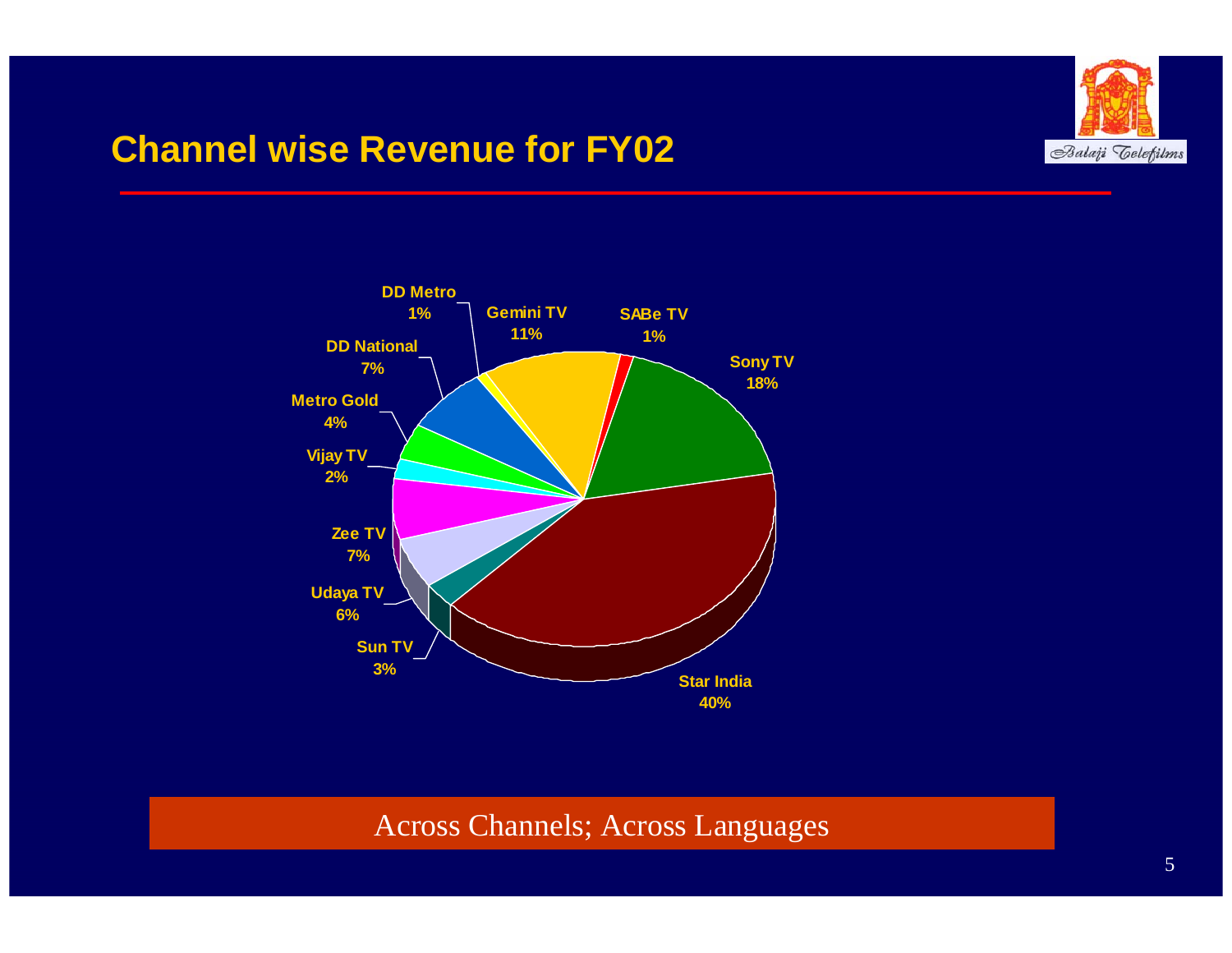Balaji *Celefilms* 

## **Programming Mix (Hours)**

| <b>Programming</b>       | 2002 2001 |         |
|--------------------------|-----------|---------|
| Commissioned 875 402     |           |         |
| Sponsored                |           | 632 835 |
| Repeat / Dubbed 77.5 220 |           |         |



#### **Margin driven Business Approach**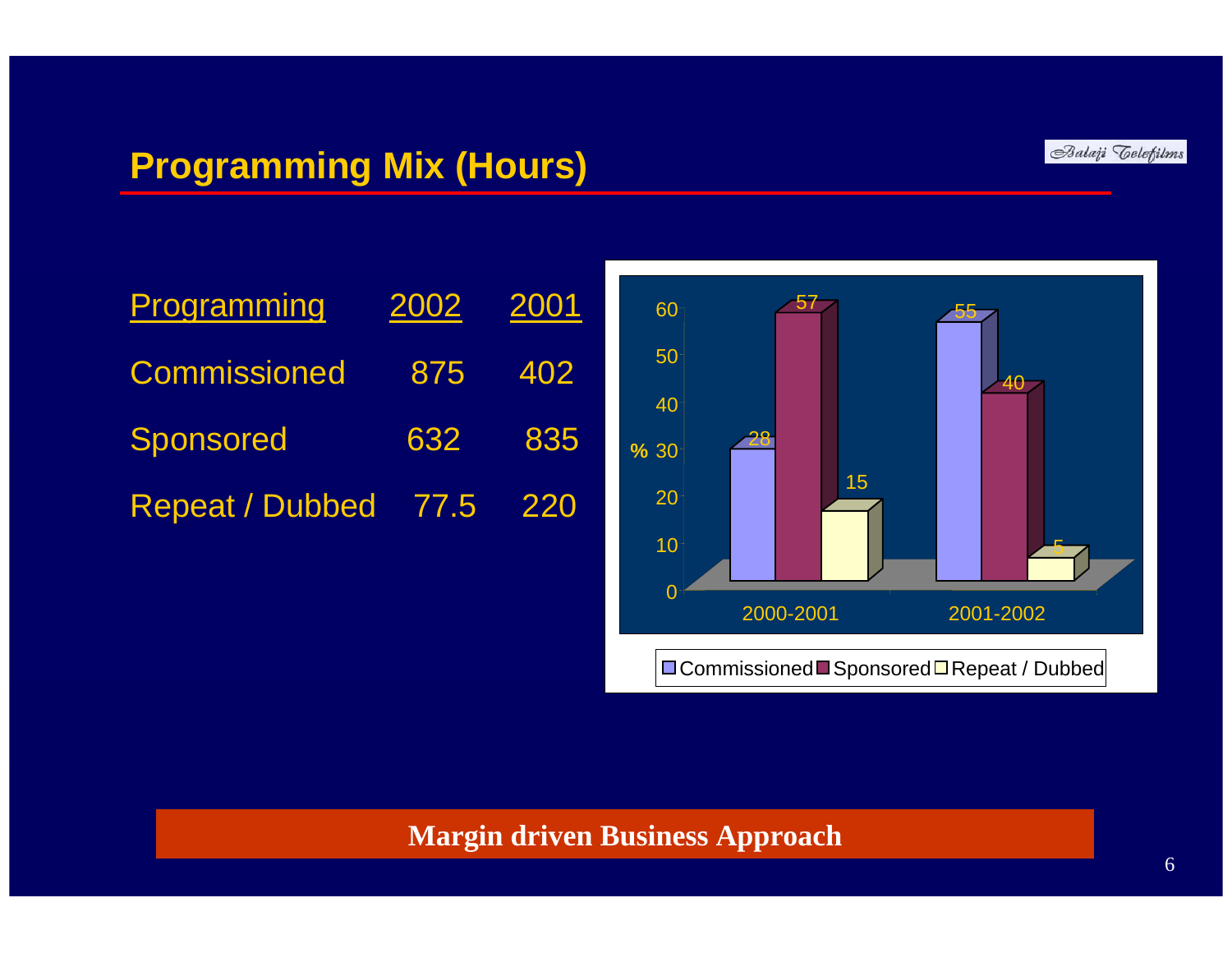#### **Hindi & Regional Programs (Hours)**



| Programming  | 2002 | 2001 |
|--------------|------|------|
| <b>Hindi</b> | 926  | 652  |
| Regional     | 581  | 585  |



#### **Multi-lingual Presence**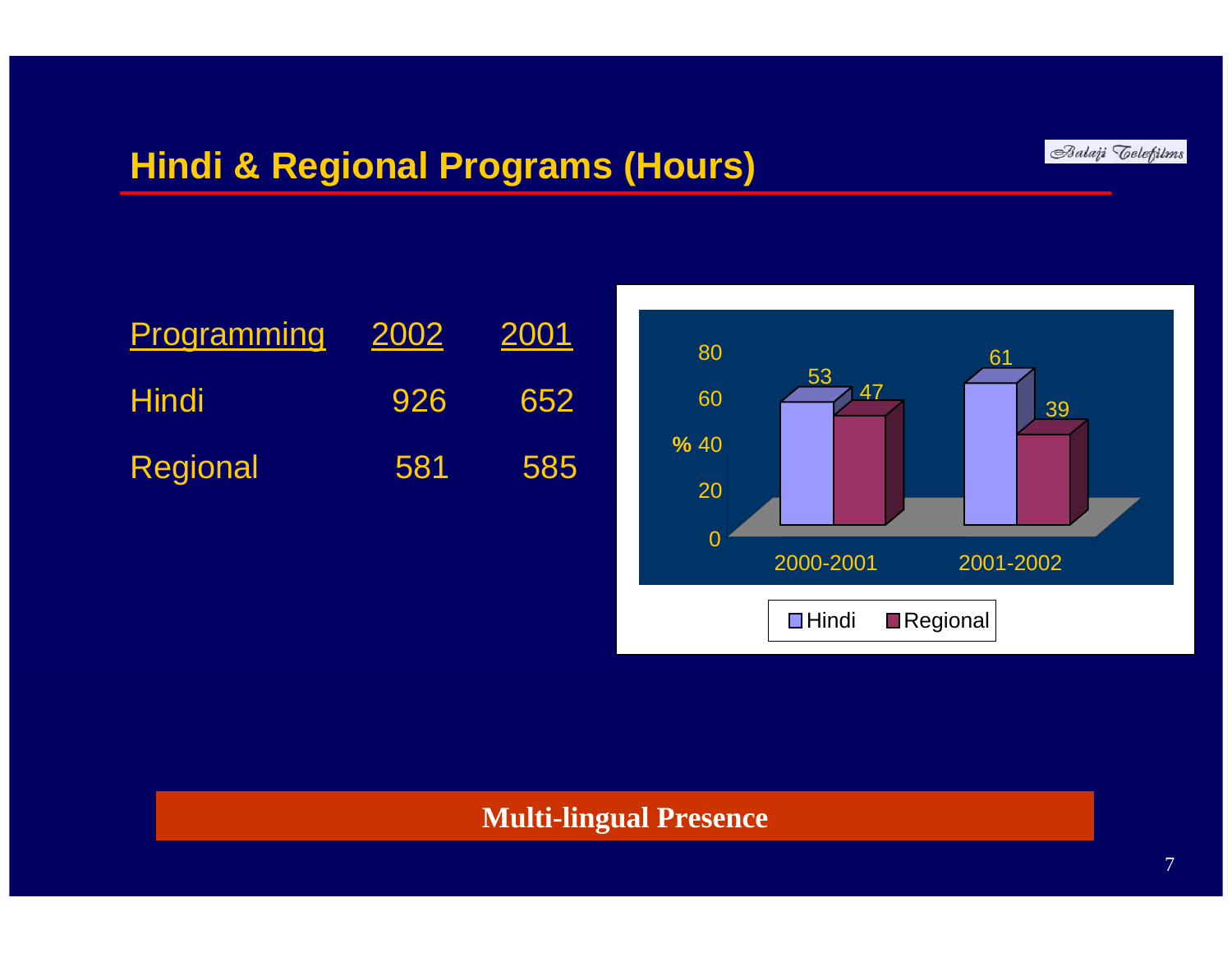

#### **Share in Top Hindi Programs of Satellite TV Universe**

| Date               | <b>Top 50</b> | <b>Top 20</b>  | Top 10         |
|--------------------|---------------|----------------|----------------|
| <b>Sept 2, 00</b>  | 11            | $\overline{4}$ | $\overline{2}$ |
| <b>March 4, 01</b> | 16            | 9              | 8              |
| Sept 2, 01         | 24            | 12             | 8              |
| Mar 10, 02         | 34            | 18             | 10             |
| May 12, 02         | 39            | 18             | 10             |

#### **Source – INTAM Ratings, 9 Cities, Female 15 years +, (C & S) All TV**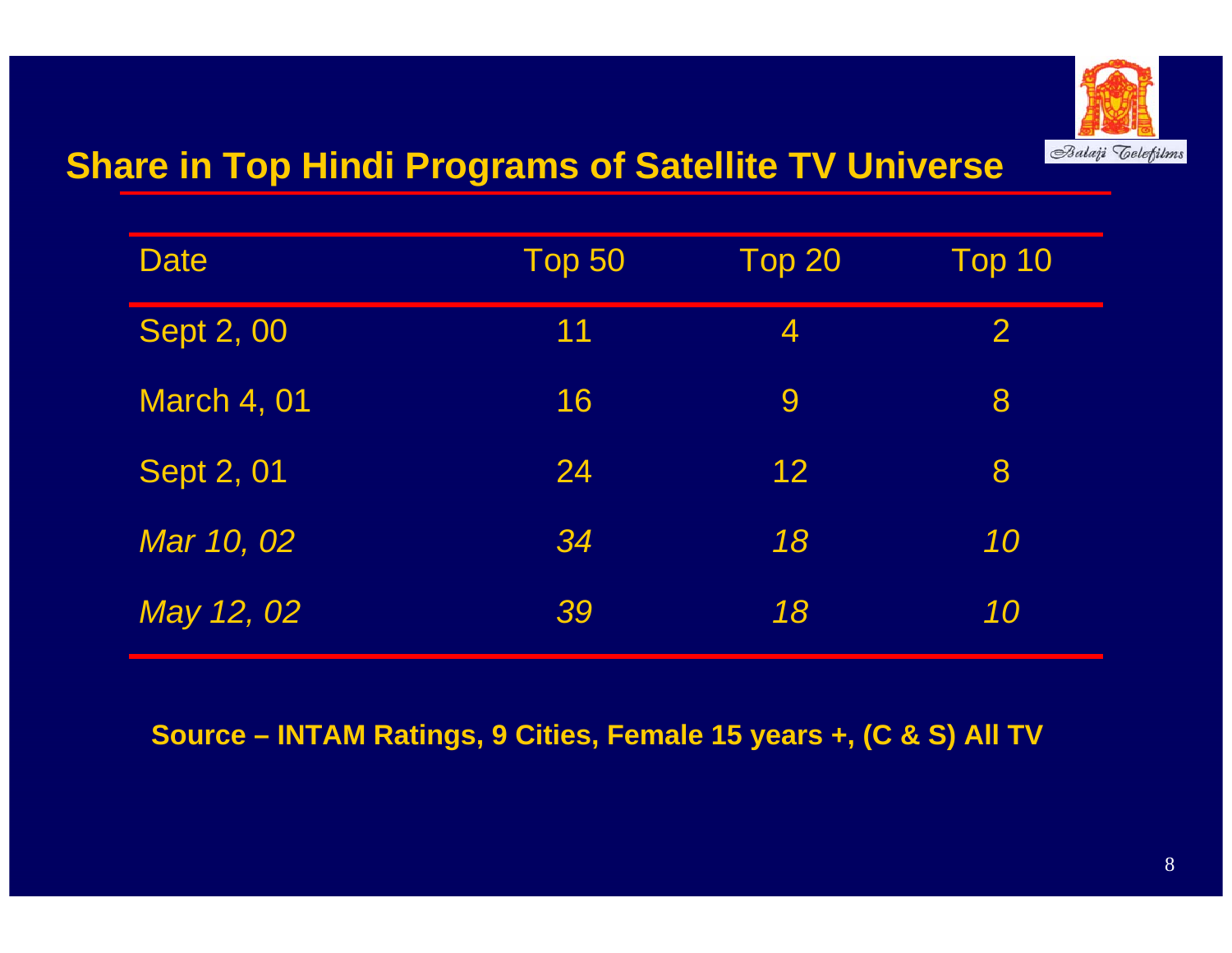

#### **Financial Numbers**

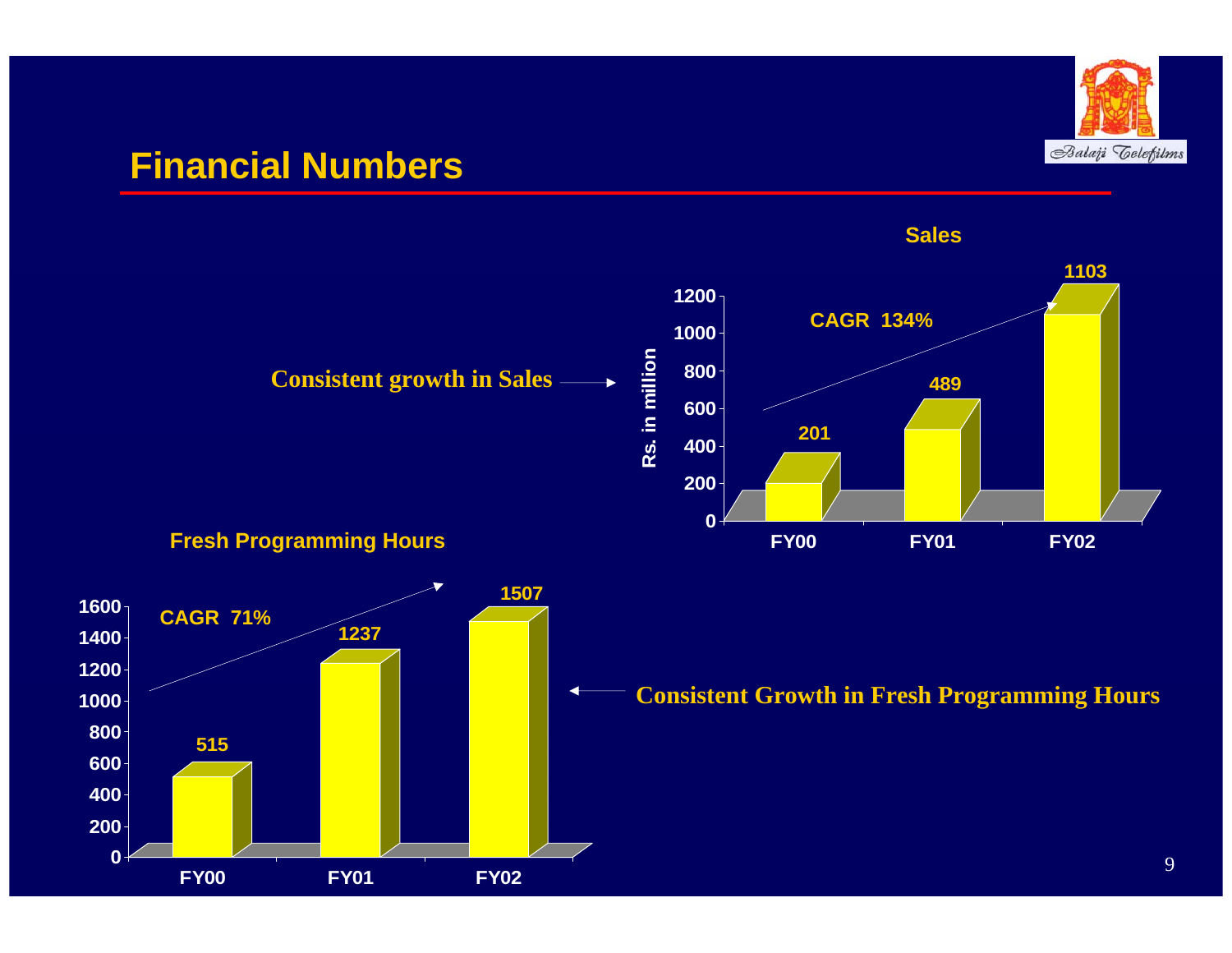

## **Financial Numbers**

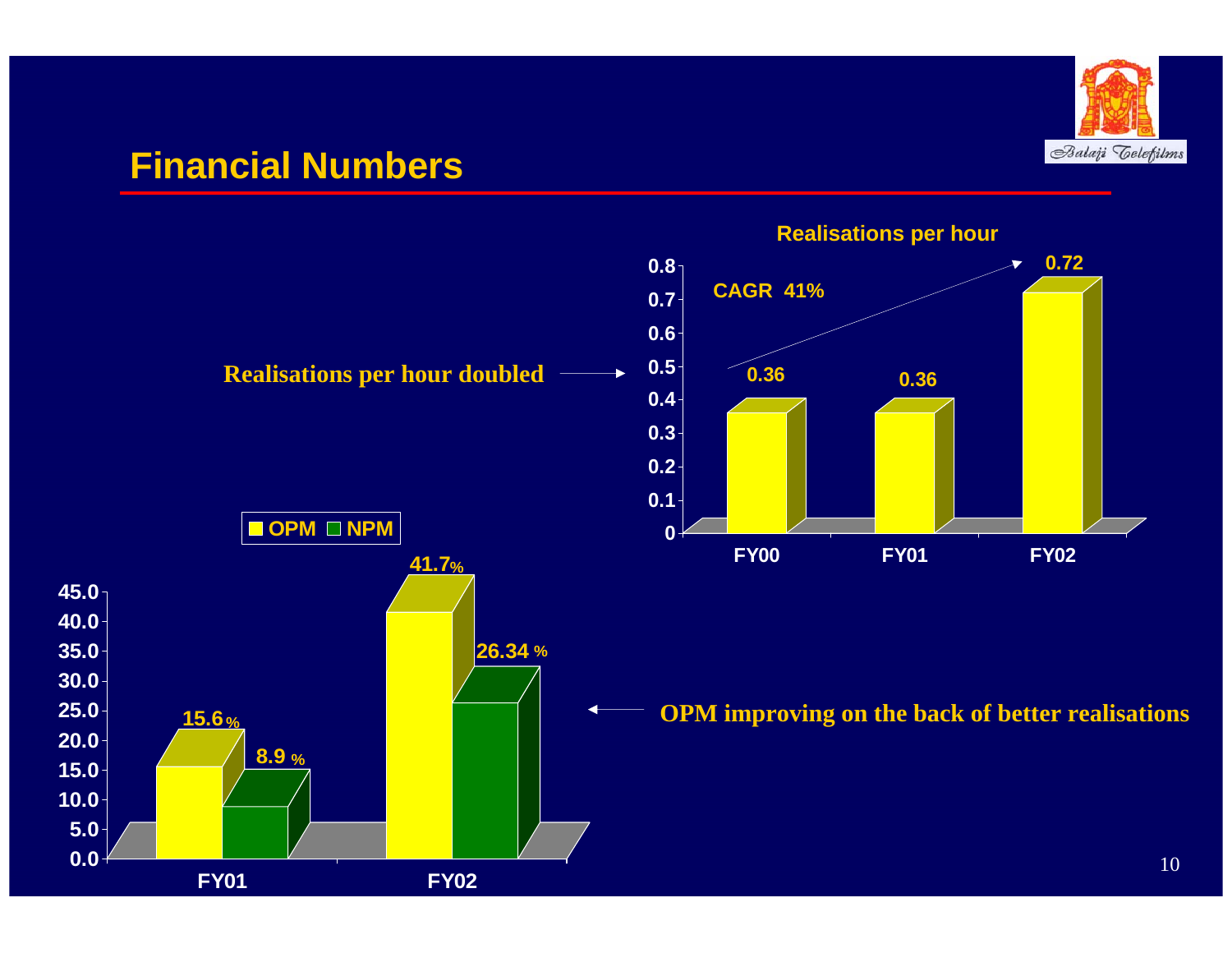

#### **Financial Numbers**

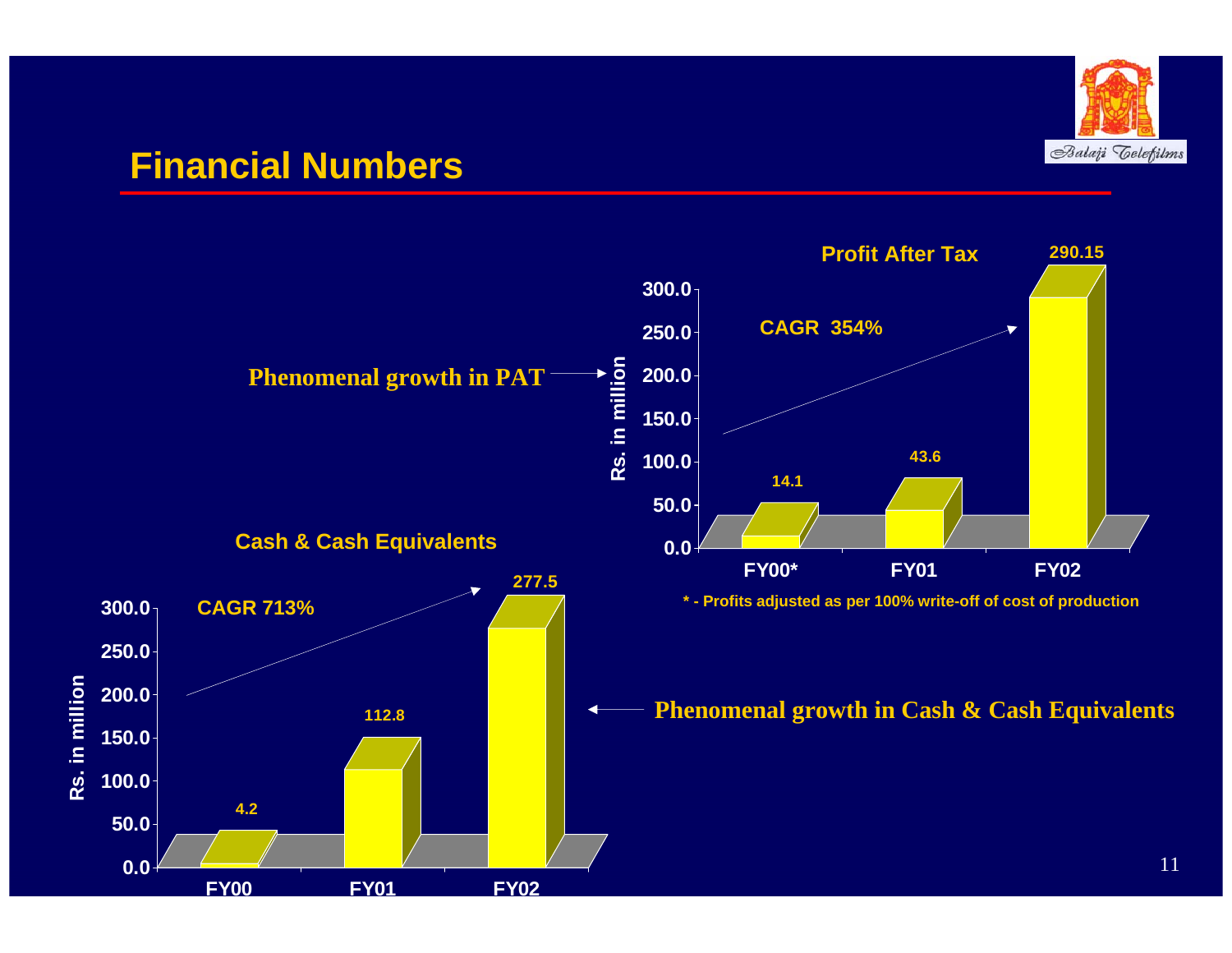#### **Key Financial Ratios**

| <b>Ratio</b>                                 |        | 2001-2002 2000-2001 |
|----------------------------------------------|--------|---------------------|
| RoNW (PAT / Net Worth)                       | 43.85% | 9.89%               |
| RoCE (PBIT / Avg. Capital Employed)          | 81.31% | 24.45%              |
| <b>Debtors Turnover (Days)</b>               | 72     | 103                 |
| <b>Inventory Turnover (Days)</b>             | 12     | 37                  |
| <b>Current Ratio</b>                         | 1.76   | 2.61                |
| <b>Depreciation / Gross Block</b>            | 5.6    | 3.67                |
| Asset Turnover (Total Income / Total Assets) | 1.18   | 0.95                |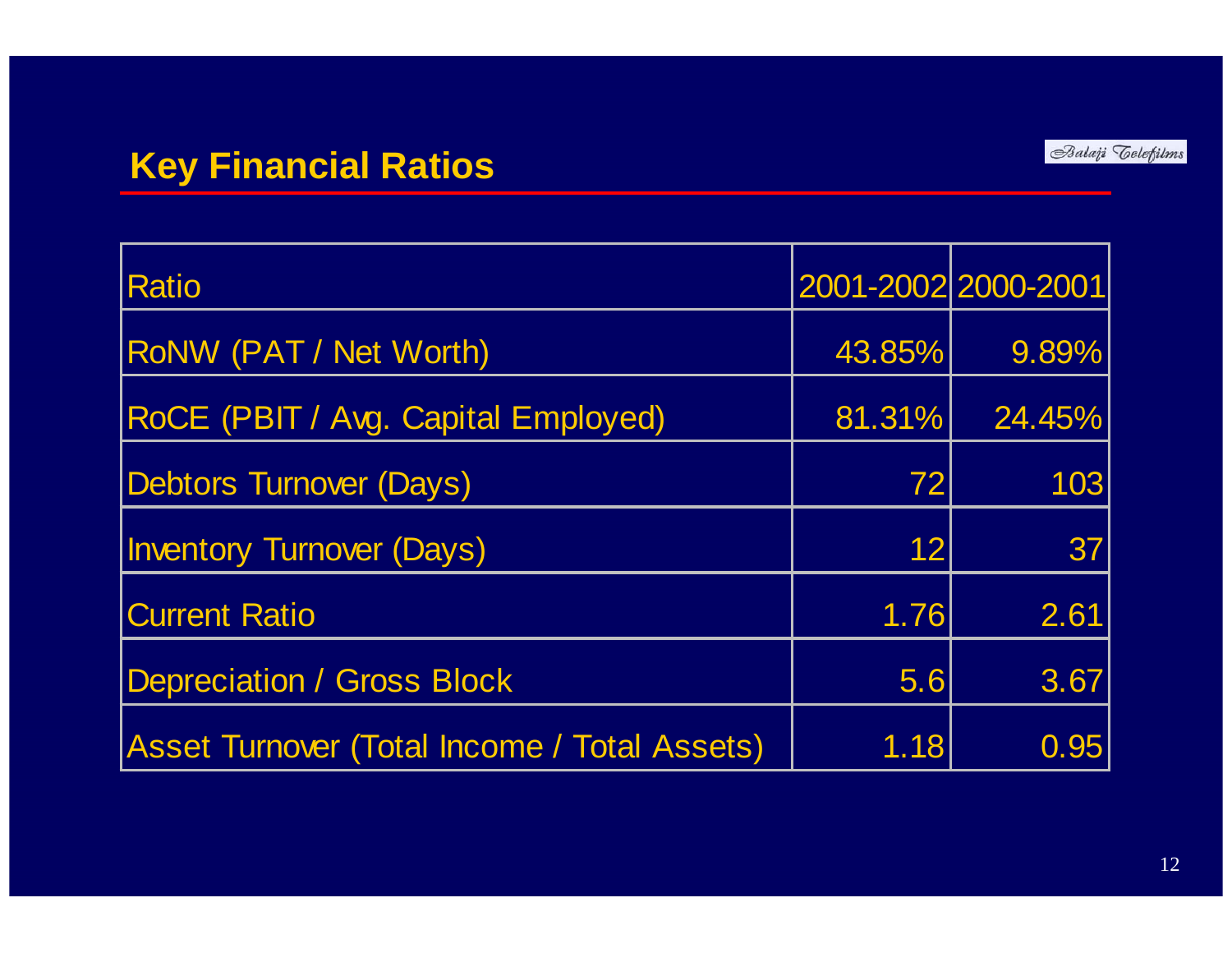

– **Production** : Mrs. Shobha Kapoor, Managing Director & CEO, supported by Vice president and 2 General Managers and 2 Branch Heads (Production & Operations)

Mumbai Delhi Chennai Bangalore

- **Creative** : Ms. Ekta Kapoor assisted by 7 Creative Heads & 14 executive producers
- **Finance & Corporate Affairs**: Mr. Ajay Patadia, Company Secretary supported by 2 Deputy General Managers. The Company is in the process of appointing a CFO to take charge of Finance.
- **Marketing** : Mr. Rajesh Pavithran, Vice President and Mr. R. Karthikeyan, Regional Manager – Marketing, supported by teams across Delhi, Chennai and Bangalore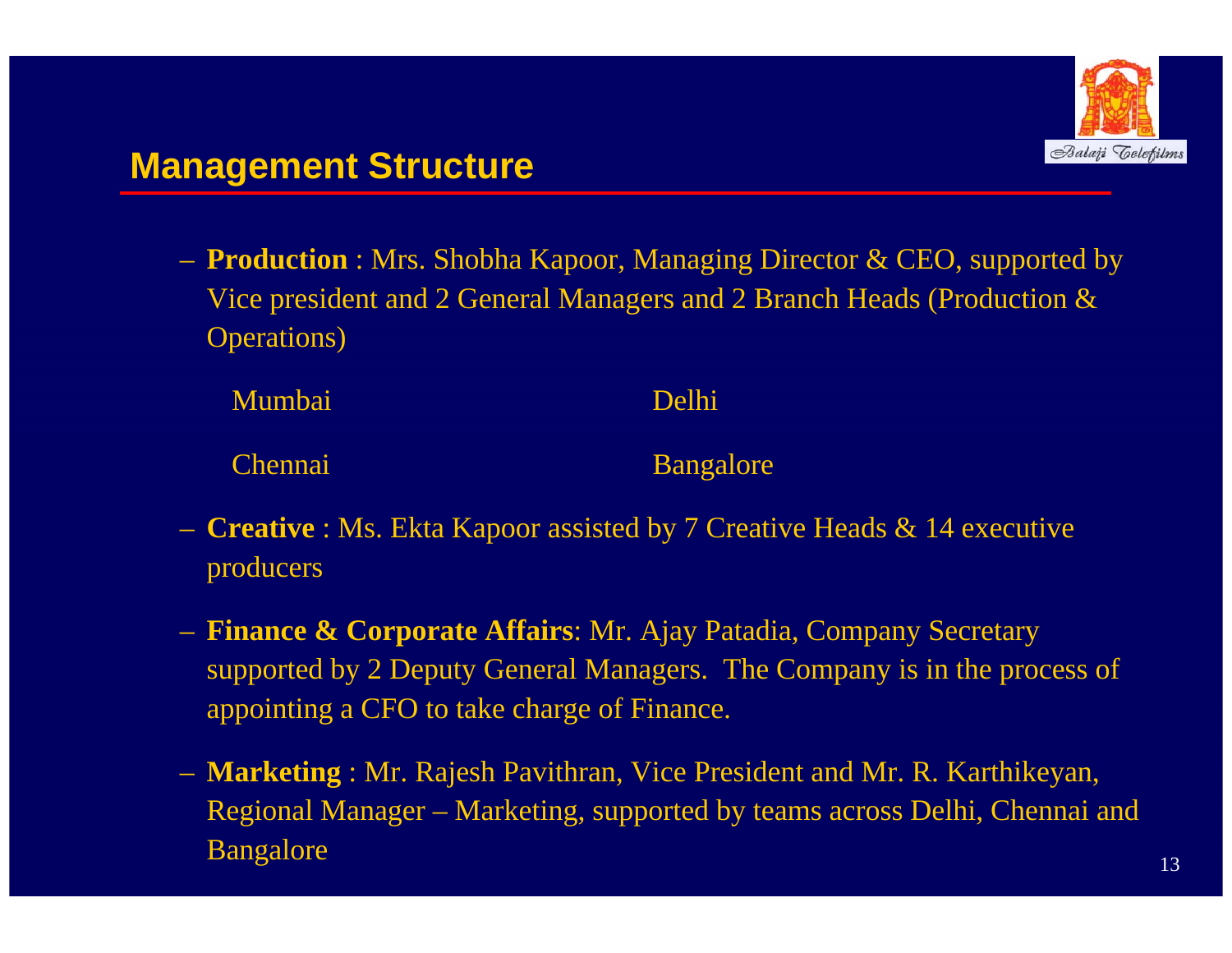

## **Key Agenda**

## **I. Programming**

- •Focus on higher production values
- •Innovative/designer sets to give an exclusive look
- •Exploitation of existing software library
- $\bullet$ High Value Programming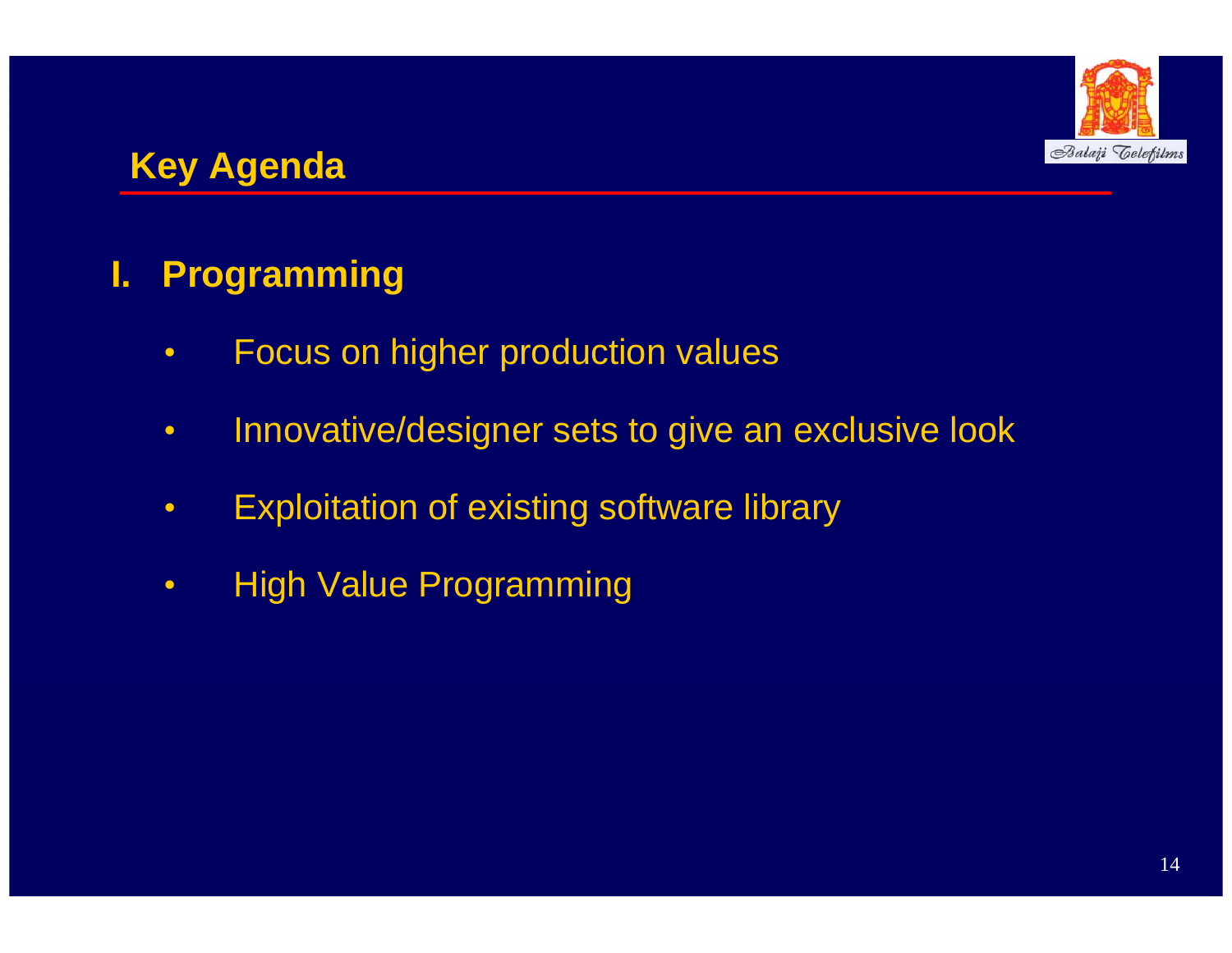

## **Key Agenda (Cont…)**

#### **II. Focus on Satellite Channels**

- $\bullet$ Increase programming hours on major channels
- $\bullet$ Strive to further improve realisations
- $\bullet$ Increased emphasis on incentivised price structure
- $\bullet$ Strengthen position on Afternoon Band
- $\bullet$ Strive to further expand Prime Time Band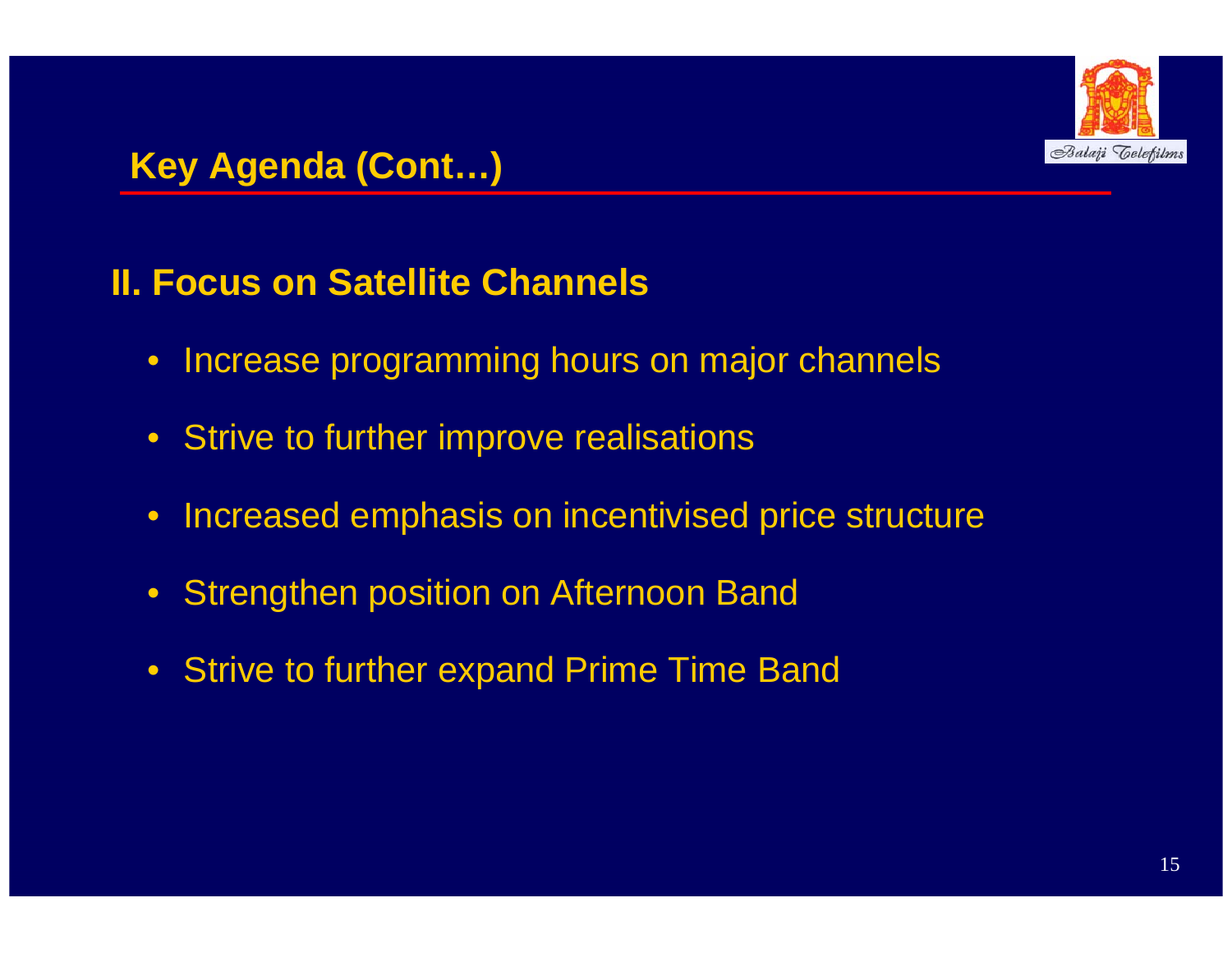

## **III. Increasing exposure on Southern Regional Channels**

- Venturing into the last of South Indian Market "Kerala"
- Increase in programming hours on Gemini, Udaya and Sun TV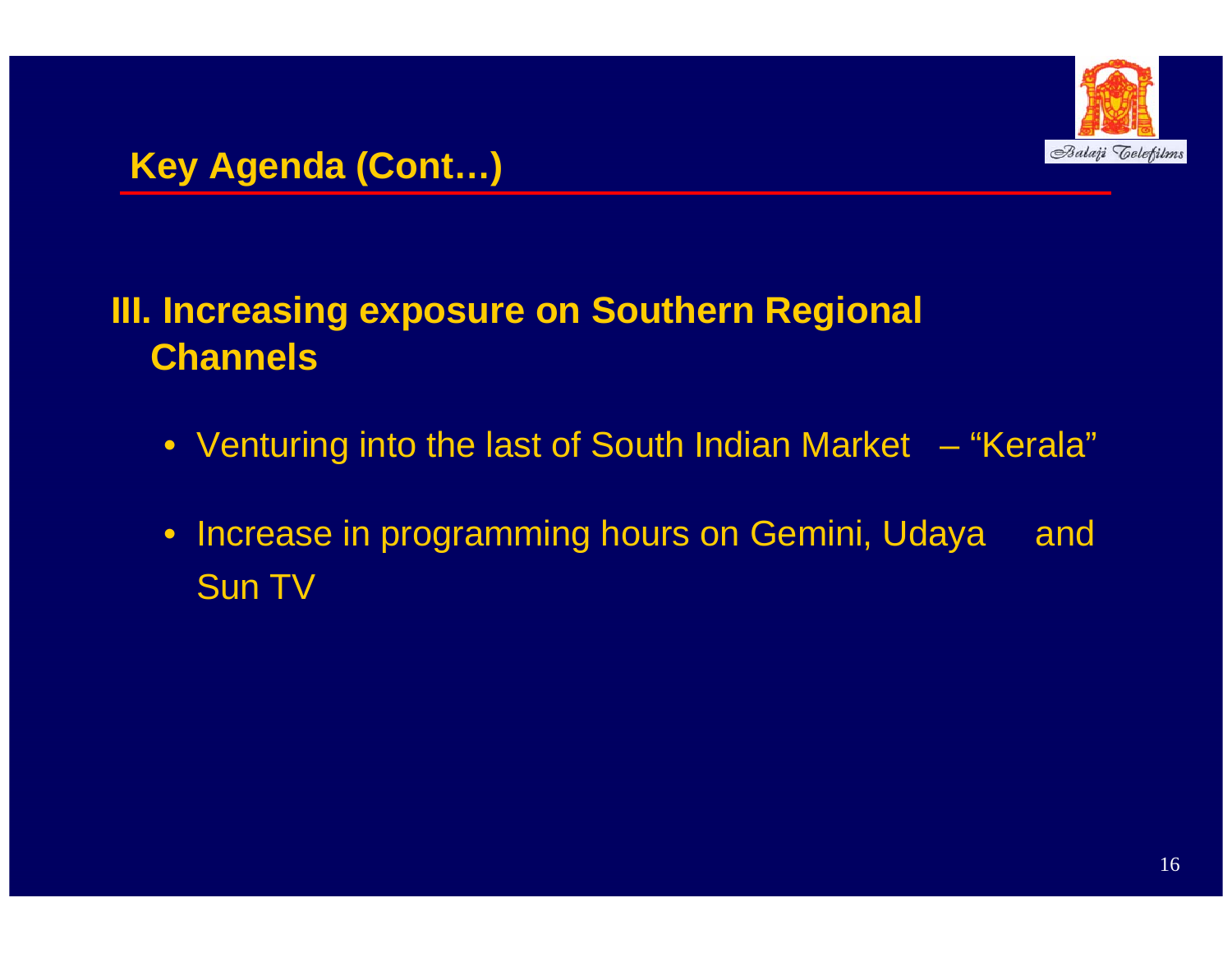

## **Key Agenda (Cont…)**

## **IV. High Value Programming**

*High Value Wholesome Entertainment Programming*

- $\bullet$ Presently, weekend programming largely movie based
- $\bullet$ Live events are expensive
- $\bullet$ Opportunity for innovative themes

#### *Film Production*

- $\bullet$ Small budget commercial movies budget ranging from Rs30 to 50mn
- •Movies to be tied up with television broadcasters before launching
- $\bullet$ Does not intend to make high budget / star cast movies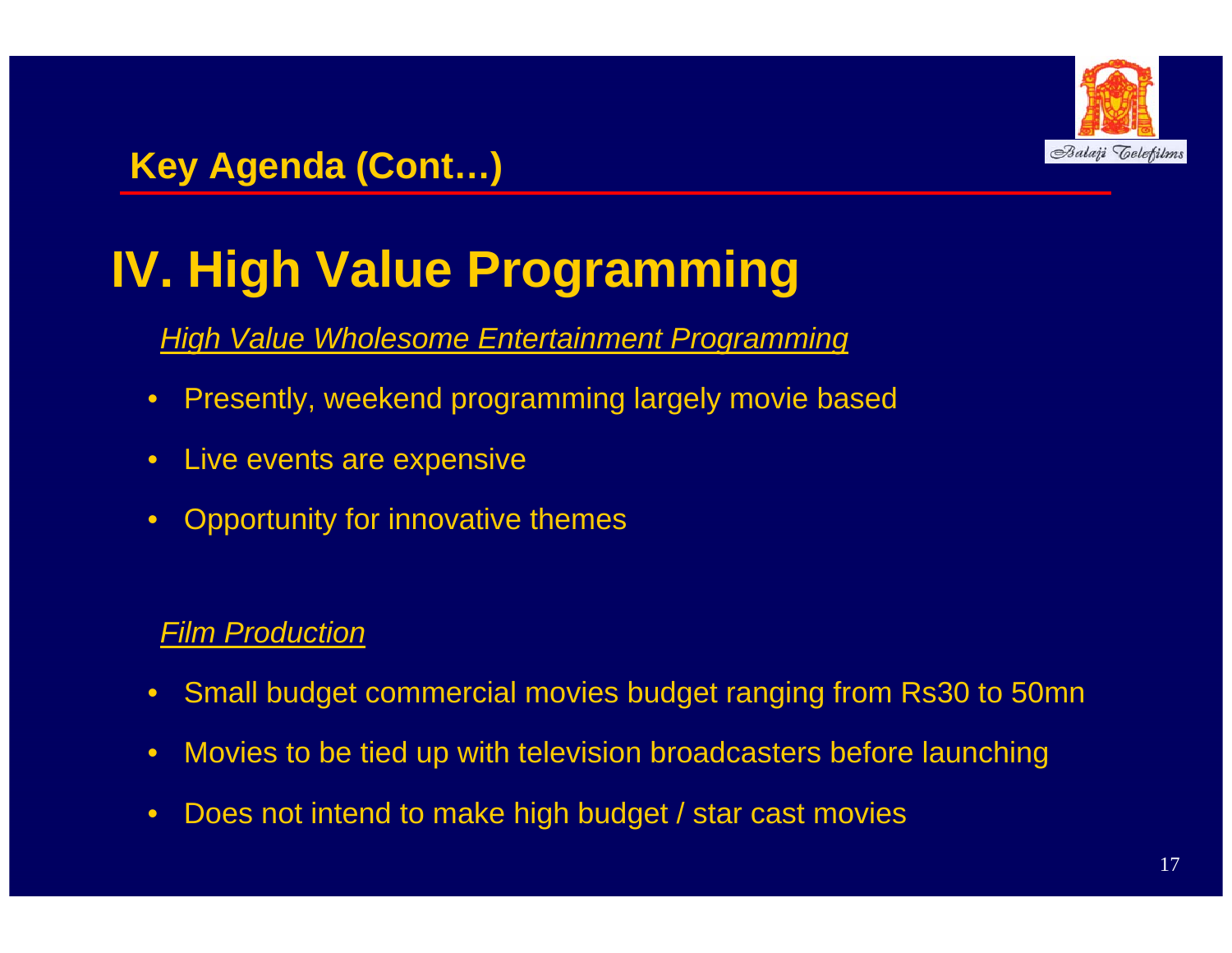# Balaji *Celefilms*

## **15 Serials On Air – 59 Shows per week**

| <b>Channel</b><br>(Language) | <b>Serial</b>                  | <b>Frequency in</b><br><b>Week</b> | <b>TRPs*</b> (week<br>ended 12/05/02) | Top TRPs* on the<br>same channel<br>(week ended<br>12/05/02) |
|------------------------------|--------------------------------|------------------------------------|---------------------------------------|--------------------------------------------------------------|
| <b>Gemini TV</b>             | Pavitrabandham                 | 5 Days                             | 8.44                                  | 10.62                                                        |
| (Telugu)                     | <b>Kkalavaari Kkodalu</b>      | 5 Days                             | 4.85                                  |                                                              |
| <b>Udaya TV</b>              | Kavayanjali                    | 5 Days                             | 12.88                                 | 14.97                                                        |
| (Kannada)                    | Kannadi                        | 5 Days                             | 8.4                                   |                                                              |
| <b>Star India</b>            | Kyunki Saas Bhi Kabhi Bahu Thi | 4 Days                             | 12.76                                 | 12.76                                                        |
| (Hindi)                      | Kahaani Ghar Ghar Kii          | 4 Days                             | 11.38                                 |                                                              |
|                              | Kaahin Kissii Roz              | 4 Days                             | 6.38                                  |                                                              |
|                              | <b>Kalash</b>                  | 1 Day                              | 5.04                                  |                                                              |
|                              | Kasauti Zindagi Kay            | 4 Days                             | 8.7                                   |                                                              |
| Sony TV                      | <b>Kkusum</b>                  | 5 Days                             | 6.57                                  | 6.57                                                         |
| (Hindi)                      | <b>Kutumb</b>                  | 4 Days                             | 5.17                                  |                                                              |
|                              | <b>Kuch Jukhi Palke</b>        | 4 Days                             |                                       |                                                              |
| Zee TV                       | <b>Koshish Ek Aasha</b>        | 1 Day                              | 1.86                                  | 4.11                                                         |
| (Hindi)                      | Kohi Apna Sa                   | 4 Days                             | 4.11                                  |                                                              |
|                              | <b>Kitne Kool Hain Hum</b>     | 4 Days                             |                                       | 18                                                           |

**\* - Intam Ratings : 9 Cities, Fe 15+ (Cable & Satellite) All T V**